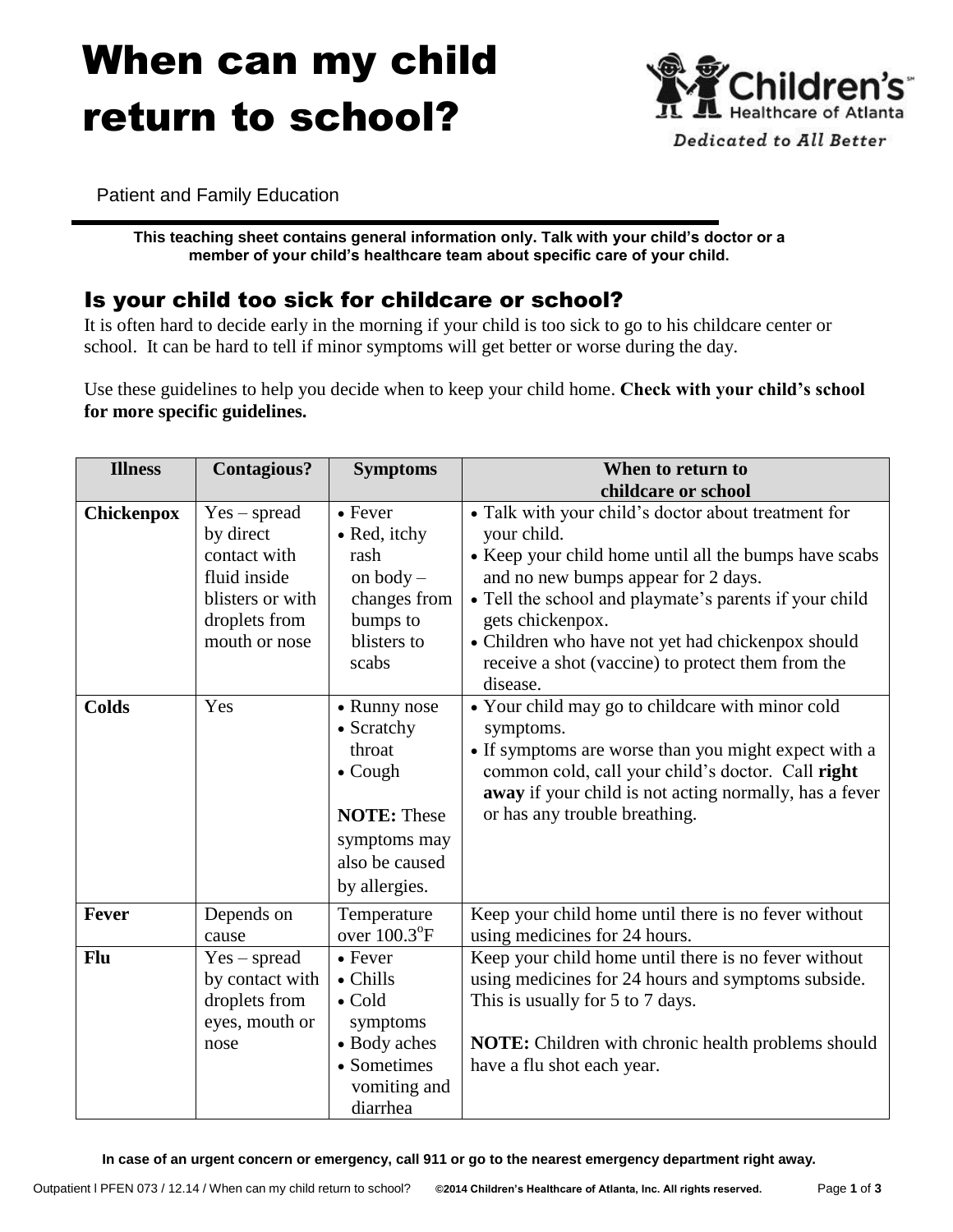|  |  |  |  |  |  | When can my child return to school?, continued |
|--|--|--|--|--|--|------------------------------------------------|
|--|--|--|--|--|--|------------------------------------------------|

| <b>Illness</b>             | <b>Contagious?</b>                                                                                   | <b>Symptoms</b>                                                                                                                                                                           | When to return to                                                                                                                                                                                                                                                                                                                                                                        |
|----------------------------|------------------------------------------------------------------------------------------------------|-------------------------------------------------------------------------------------------------------------------------------------------------------------------------------------------|------------------------------------------------------------------------------------------------------------------------------------------------------------------------------------------------------------------------------------------------------------------------------------------------------------------------------------------------------------------------------------------|
|                            |                                                                                                      |                                                                                                                                                                                           | childcare or school                                                                                                                                                                                                                                                                                                                                                                      |
| Impetigo                   | $Yes - spread$<br>by direct<br>contact or by<br>droplets from<br>mouth or nose                       | Red, oozing,<br>blister-like<br>rash on body<br>or face                                                                                                                                   | Keep your child home until his doctor says it is OK to<br>return to school.                                                                                                                                                                                                                                                                                                              |
| Middle ear<br>infections   | N <sub>o</sub>                                                                                       | • Ear pain<br>$\bullet$ Fever                                                                                                                                                             | Your child may attend school if comfort level allows.                                                                                                                                                                                                                                                                                                                                    |
| <b>MRSA</b>                | $Yes - spread$<br>from person to<br>person by hand<br>contact                                        | • Swelling<br>• Drainage<br>• Fever                                                                                                                                                       | • Give antibiotics if advised by your child's doctor.<br>• Your child may return to school once treatment is<br>started.<br>• For open sores, keep covered until no more drainage.<br>• No close contact sports until all sites are healed.                                                                                                                                              |
| <b>Pinkeye</b>             | $Yes - spread$<br>by bacteria or<br>virus                                                            | • Watery eyes<br>• Itchy eyes<br>• Redness in<br>whites of<br>eyes<br>• Puffy eyelids<br>• Drainage<br>from eyes<br><b>NOTE: These</b><br>symptoms may<br>also be caused<br>by allergies. | • Treat your child's pinkeye as advised by his doctor.<br>This may include antibiotics.<br>• Your child may return to school after 24 hours of<br>treatment.                                                                                                                                                                                                                             |
| <b>Ringworm</b>            | $Yes - spread$<br>by direct<br>contact.<br>Ringworm can<br>affect the skin<br>or scalp.              | • Skin $-$ pink,<br>raised<br>patches and<br>mild itching<br>• Scalp – flaky<br>or crusty<br>patches, and<br>hair loss                                                                    | • Treat your child's skin or scalp as advised by his<br>doctor.<br>• For skin - keep patches covered with a bandage.<br>• For scalp - teach your child not to share hats,<br>brushes, combs, clothing or linens.<br>• Your child may return to school once treatment is<br>started.                                                                                                      |
| <b>Scabies and</b><br>lice | $Yes - spread$<br>by direct<br>contact.<br>Scabies affects<br>the skin; lice<br>affect the<br>scalp. | • Itching<br>• Scratching                                                                                                                                                                 | • Treat your child's skin or scalp right away as<br>advised by his doctor.<br>• For scabies - keep your child home until after<br>treatment is started.<br>• For lice - keep your child home until all live lice are<br>gone. Check your child's head for lice for 7 to 10<br>days. Re-treat, as needed.<br>• Teach your child not to share hats, brushes,<br>combs, clothing or linens. |

**In case of an urgent concern or emergency, call 911 or go to the nearest emergency department right away.**